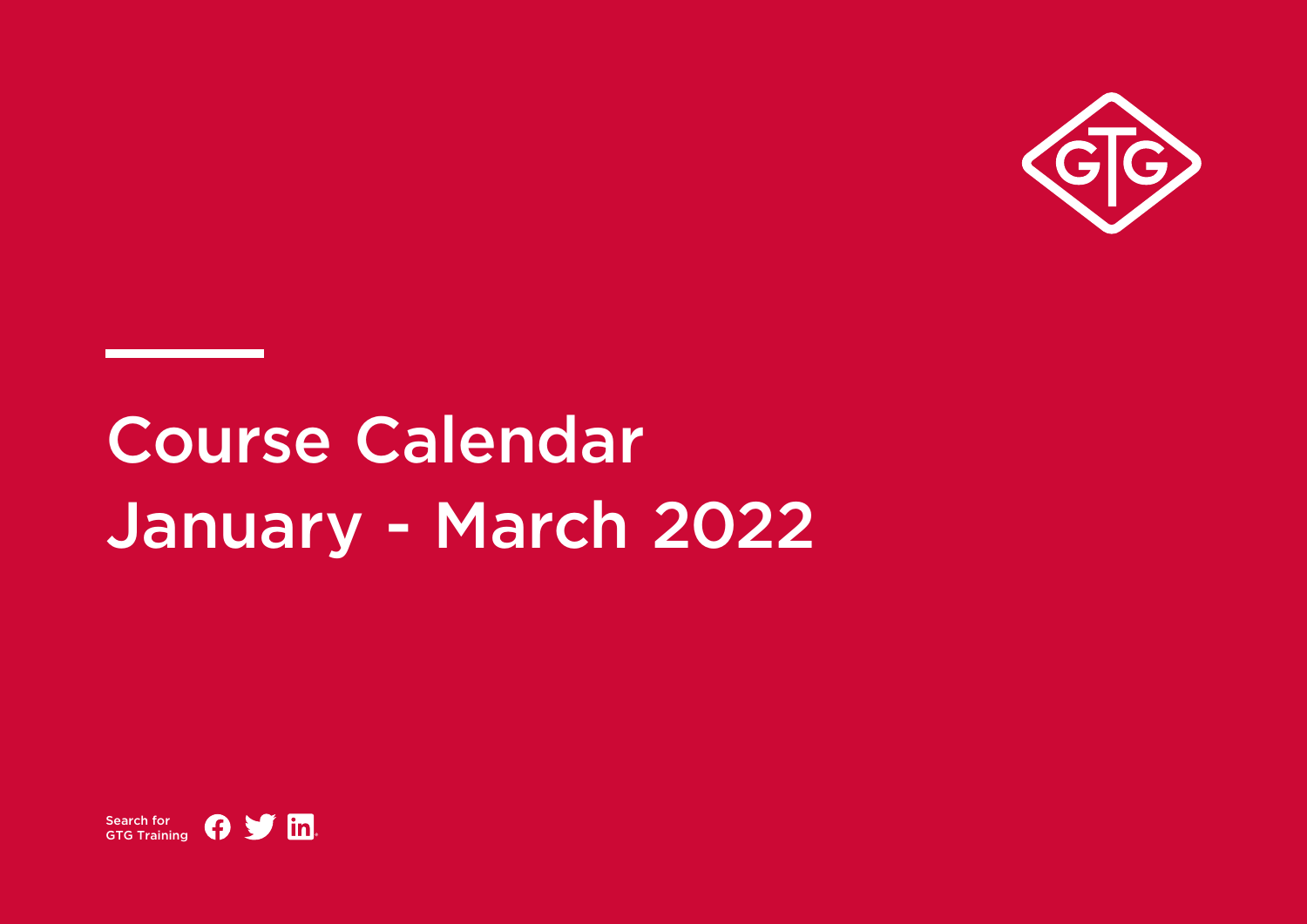#### About GTG

With locations in Glasgow, Edinburgh and the West Midlands, GTG Training has 40 years' experience of delivering exceptional training, personal development and education in the following fields:

**•** Automotive

**•** Health and Safety

**•** Transport

**•** Computer and IT

**•** Apprenticeships

**•** Business Skills

We also offer exceptional conferencing facilities and hire out our contemporary, well-equipped spaces to businesses for all manner of functions, events and professional gatherings.

At GTG we understand that different organisations have different training needs. So, working with our qualified instructors, we can create tailor-made training solutions to meet your specific business requirements.

Funding (including government funding) February be available for some of the courses and programmes that we offer. Just ask us if you need any more information about this.

#### **Contents**











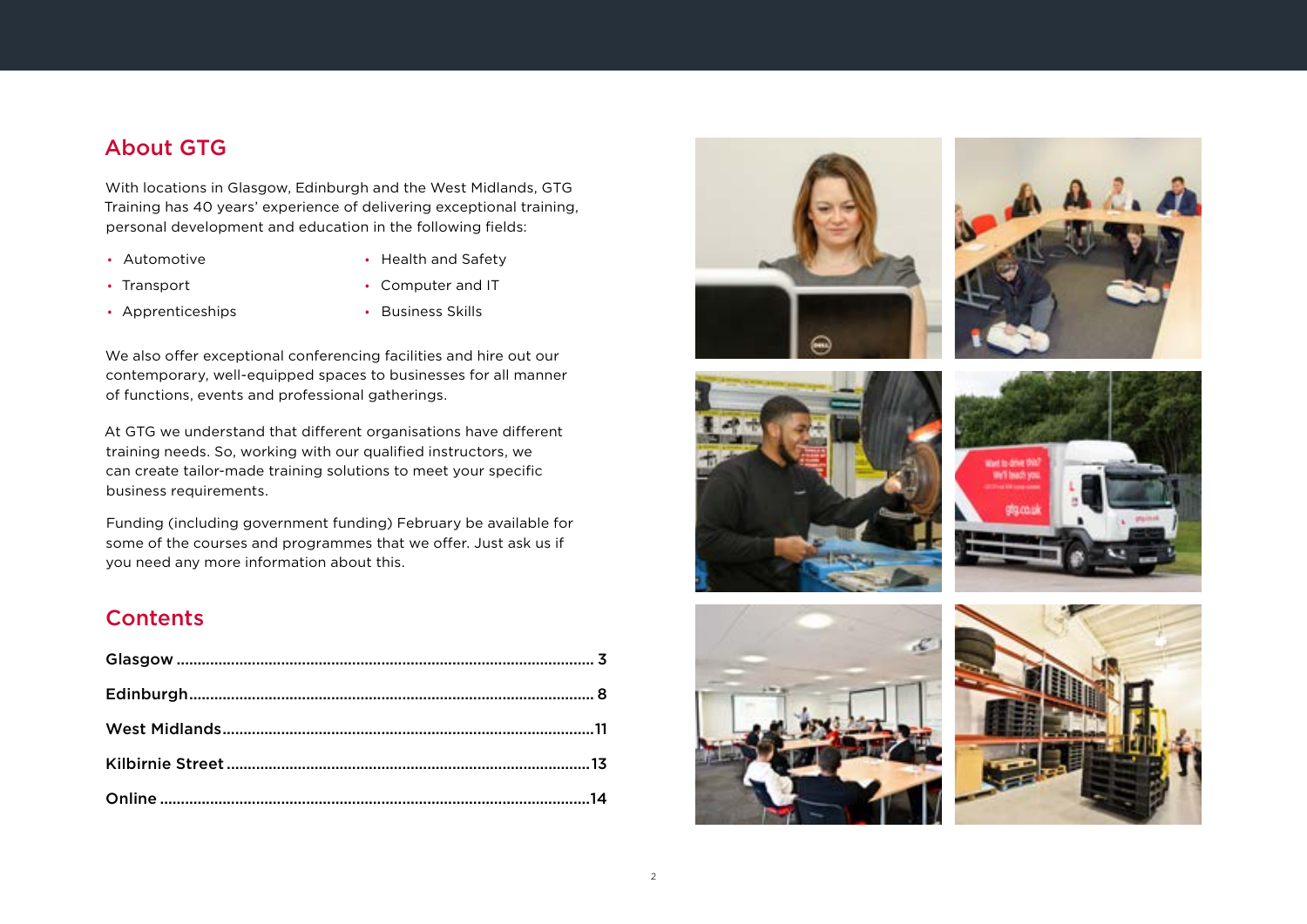<span id="page-2-0"></span>

| <b>Automotive</b>                                                                    | <b>Days</b>    | <b>January</b>             | <b>February</b>                                           | <b>March</b>                   |
|--------------------------------------------------------------------------------------|----------------|----------------------------|-----------------------------------------------------------|--------------------------------|
| MI Accreditation Light Vehicle Inspection<br>(ATA) Familiarisation                   | 3              | $11-13, 11-14$             |                                                           | 01-03, 01-04                   |
| <b>IMI Accreditation Senior Paint Technician</b><br>(ATA) Familiarisation            | $\overline{2}$ | 18-19, 20-21               |                                                           | 15-16, 17-18                   |
| IMI Re-accreditation Senior Paint Technician (ATA)                                   | $\mathbf{1}$   |                            | 08, 09, 10, 11                                            |                                |
| <b>IMI Accreditation Senior Paint Technician</b>                                     | $\mathbf{1}$   |                            | 09, 10, 11                                                |                                |
| IMI Level 2 Award in MOT Testing (Class 4 and 7)                                     | 4              | 10-13, 10-14, 24-27, 24-28 | 07-10, 07-11, 14-17, 14-18, 21-24, 21-25,<br>28-03, 28-04 | 14-17, 14-18                   |
| IMI Level 3 Award in MOT Test Centre Management                                      | $\overline{2}$ | $25 - 26$                  |                                                           | $10 - 11$                      |
| IMI Level 1 Award in Electric/Hybrid Vehicle<br>Awareness (VRQ)                      | $\mathbf{1}$   | 31                         | 01, 02                                                    |                                |
| IMI Level 3 Award in Electric/Hybrid Vehicle<br><b>System Repair and Replacement</b> | $\overline{2}$ |                            | 14-15, 17-18                                              | 01-02, 22-22, 23-24            |
| <b>IMI Level 3 Award in Automotive</b><br><b>Refrigerant Handling</b>                | $\mathbf{1}$   |                            | 16                                                        |                                |
| IMI Accreditation Senior MET Technician (ATA)                                        | $\overline{2}$ |                            | 22-23, 24-25                                              |                                |
| <b>IMI Accreditation Resistance Spot Welding</b><br>(Level 2)                        | $\mathbf{1}$   |                            |                                                           | 09                             |
| IMI Level 2 Award in Electric/Hybrid Vehicle<br>Routine Maintenance Activities (VRQ) | $\mathbf{1}$   |                            | 03, 04                                                    |                                |
| <b>MOT CPD</b>                                                                       | $\mathbf{1}$   | 03, 06, 07, 25, 26         | 03, 04, 14, 15, 28                                        | 07, 08, 14, 15, 21, 22, 29, 30 |
| IMI Accreditation Senior Panel Technician<br>(ATA) + Familiarisation                 | 4              | $11 - 14$                  |                                                           |                                |
| <b>IMI Accreditation Senior Panel Technician</b>                                     | $\mathbf{1}$   | 12, 13                     |                                                           |                                |
| IMI Accreditation Autoglazing - Bodyshop<br>Technician (ATA) Full Route              | $\mathbf{1}$   | 26                         |                                                           | 11                             |
| IMI Re-Accreditation Senior MET Technician (ATA)                                     | $\mathbf{1}$   |                            | 22                                                        |                                |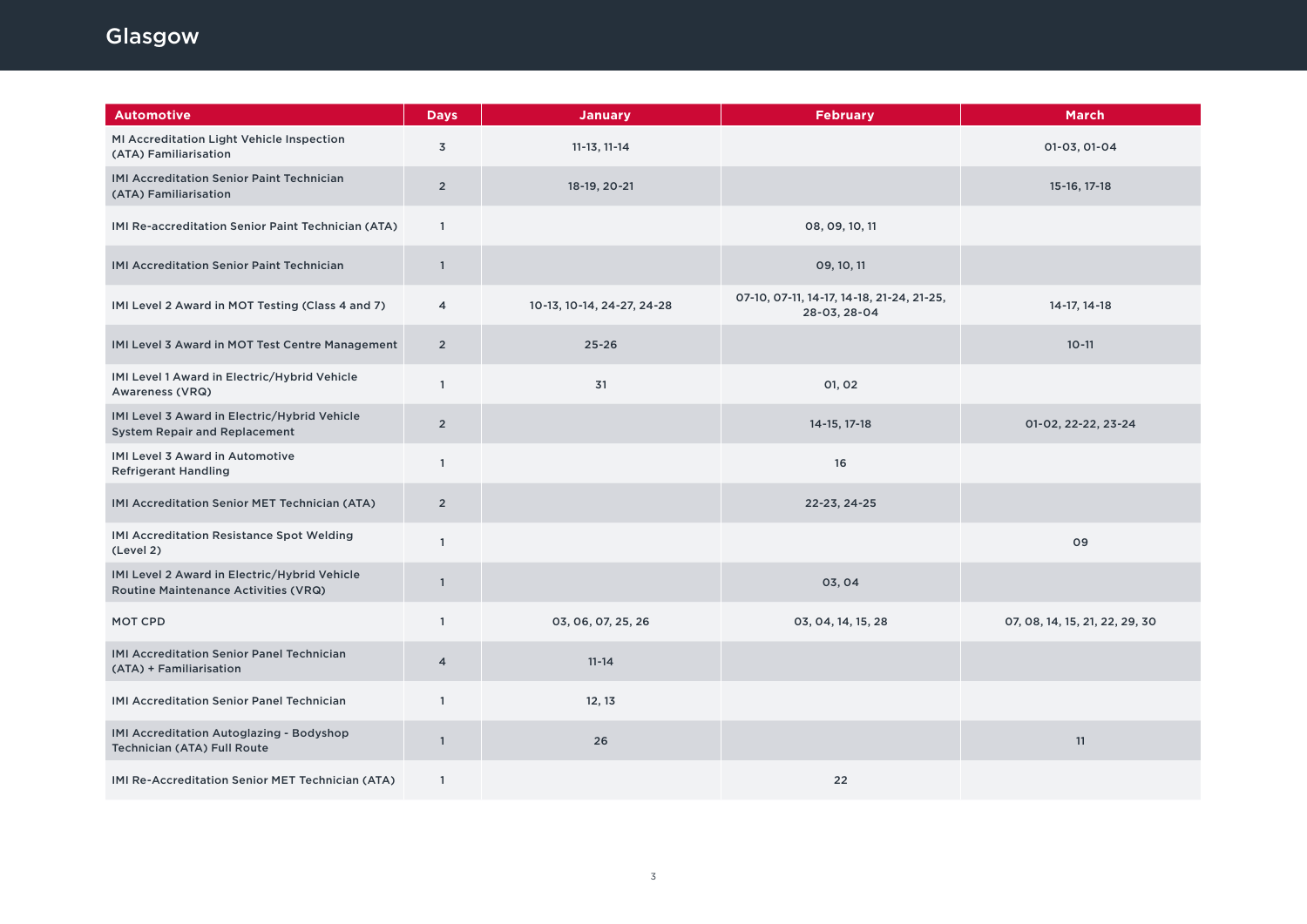# Glasgow

| <b>Health and Safety</b>                           | <b>Days</b>    | <b>January</b> | <b>February</b> | <b>March</b> |
|----------------------------------------------------|----------------|----------------|-----------------|--------------|
| <b>Emergency First Aid</b>                         | $\mathbf{1}$   | 12, 21         | 14, 18, 25      | 10, 24, 28   |
| Fire Warden - AM                                   | $\mathbf{1}$   | 14             | 23              | $11\,$       |
| Fire Warden - PM                                   | $\mathbf{1}$   | 14             | 23              | $11\,$       |
| First Aid at Work                                  | $\overline{3}$ | $17-19$        | 07-09           | 07-09, 22-24 |
| First Aid at Work Refresher                        | $\overline{2}$ | $19 - 20$      | $10 - 11$       | $30 - 31$    |
| GTG - COSHH Risk Assessment                        | $\mathbf{1}$   |                | 28              |              |
| <b>IOSH Managing Safely</b>                        | $\overline{3}$ | $17-19$        | $01 - 03$       | 08-10        |
| IOSH Working Safely                                | $\mathbf{1}$   | 31             | 14              | 18           |
| Mental Health Awareness First Aid                  | $\overline{2}$ | $13 - 14$      |                 |              |
| ROLO (Landscaping Industry Training)               | $\mathbf{1}$   | 20             | $\mathsf{O}1$   |              |
| <b>SMSTS- Site Managers Safety Training Scheme</b> | 5              |                |                 | $14 - 18$    |
| GTG- Manual Handling Instructors                   | $\overline{2}$ |                | $02 - 03$       |              |
| IOSH Managing Safely - Refresher                   | $\mathbf{1}$   |                | 03              |              |
| <b>GTG Risk Assessment</b>                         | $\mathbf{1}$   |                | 04              |              |
| H&S in a Construction Environment (CSCS)           | $\mathbf{1}$   |                | 07              | 07           |
| Manual Handling - AM                               | $\mathbf{1}$   |                | 25              |              |
| Manual Handling - PM                               | $\mathbf{1}$   |                | $25\,$          |              |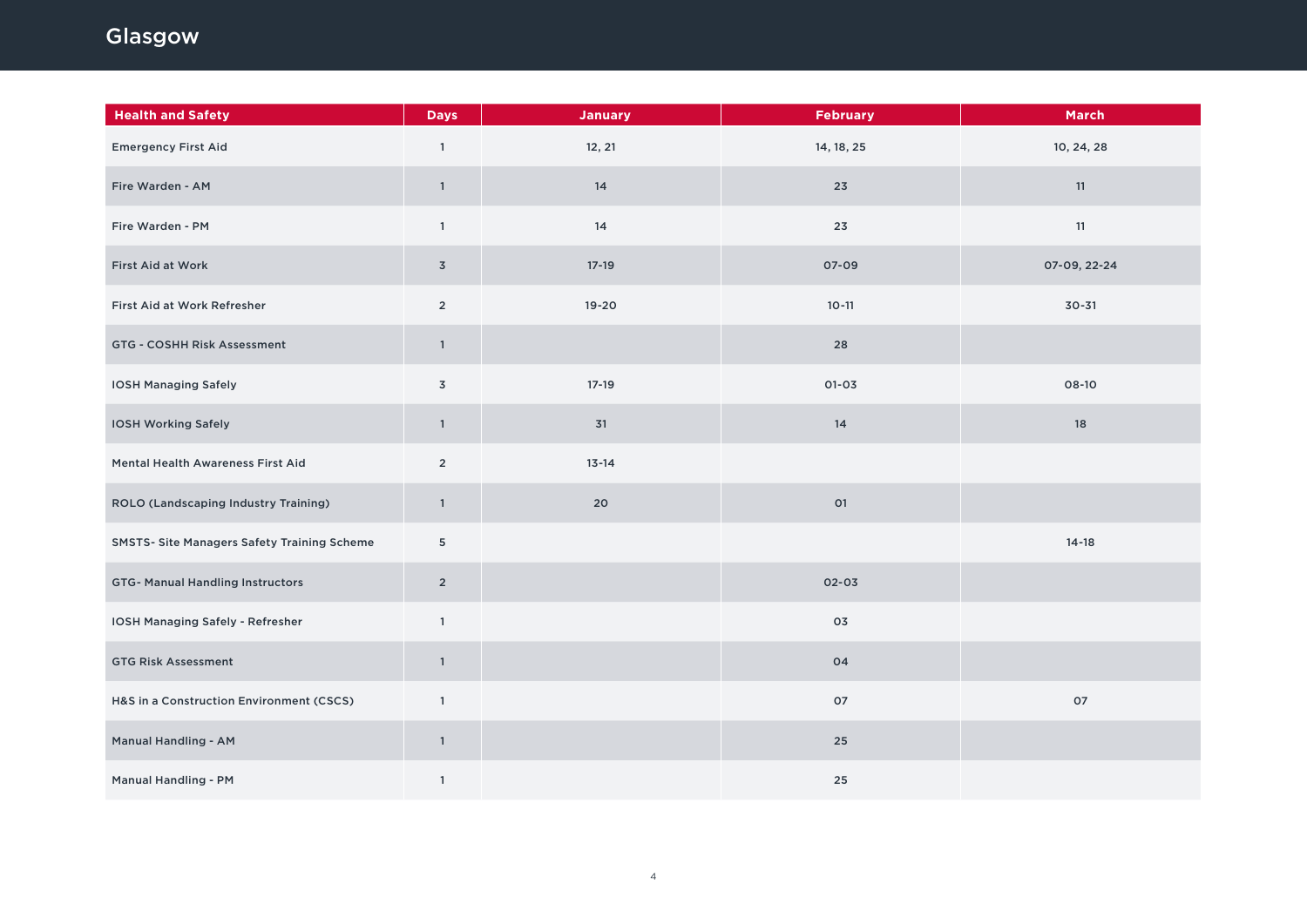# Glasgow

| <b>IT Skills</b>                                           | <b>Days</b>    | <b>January</b> | <b>February</b> | <b>March</b> |
|------------------------------------------------------------|----------------|----------------|-----------------|--------------|
| Time Management - Get Organised                            |                | 24             |                 |              |
| <b>Train the Trainer</b>                                   | 3              |                | $01 - 03$       |              |
| <b>Conflict Resolution - Dealing with Difficult People</b> |                |                | 04              |              |
| <b>Communication Skills</b>                                | $\overline{2}$ |                | $10 - 11$       |              |
| <b>Leading and Managing People</b>                         | 3              |                | $15 - 17$       |              |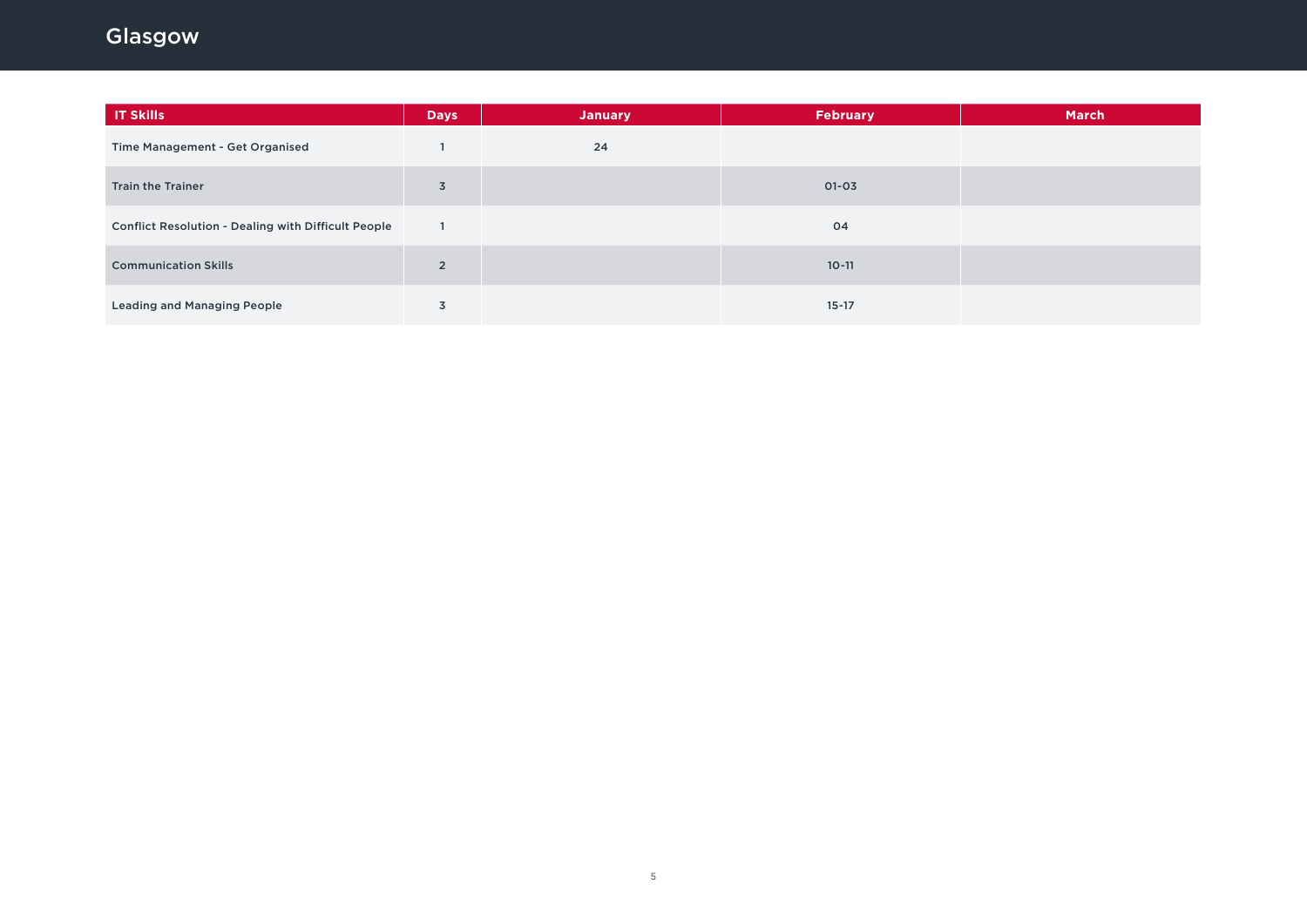| <b>Transport</b>                                                                                          | <b>Days</b>    | <b>January</b>                           | <b>February</b>          | <b>March</b>               |
|-----------------------------------------------------------------------------------------------------------|----------------|------------------------------------------|--------------------------|----------------------------|
| <b>Counterbalance Forklift Truck Operator</b><br>- Experienced                                            | $\mathbf{1}$   | $05 - 07$                                | $23 - 25$                | $15 - 17$                  |
| Counterbalance Forklift Truck Operator - Novice                                                           | $\overline{4}$ | 03-06, 04-07, 10-13, 17-20, 25-28, 31-03 | 14-17, 15-18, 28-03      | 07-10, 08-14, 15-18, 21-25 |
| Counterbalance Forklift Truck Operator<br>- Refresher                                                     | $\mathbf{1}$   | 07, 12, 17, 21, 24, 28                   | 18, 21                   | 04, 08, 18, 21             |
| DCPC: Digital Tachograph & Drivers Hours<br>Training Course in accordance with JAUPT                      | $\mathbf{1}$   | 18, 21                                   | 10                       | 08                         |
| DCPC: Fire Fighting & Emergency First Aid in<br>accordance with JAUPT                                     | $\overline{1}$ | 17                                       | 11                       | 07                         |
| DCPC: Realities of Transport in accordance<br>with JAUPT                                                  | $\mathbf{1}$   | 20                                       | 07                       |                            |
| DCPC: Safety in Transport and Manual Handling in<br>accordance with JAUPT                                 | $\mathbf{1}$   | 19                                       | 09                       | 09                         |
| DCPC: The Law and You in accordance with JAUPT                                                            | $\mathbf{1}$   | 21                                       |                          | 11                         |
| Lorry Loader (HIAB) - Novice                                                                              | $\overline{3}$ | $17-19$                                  | $07 - 09$                | $07 - 09$                  |
| Nat/Int R1 - Exam Only (Freight)                                                                          | $\mathbf{1}$   |                                          | 08                       |                            |
| RTITB - Forklift Truck Instructor (10 Days)                                                               | 10             | $31 - 11$                                |                          |                            |
| RTITB - Forklift Truck Instructor Re-registration<br>(5 Days)                                             | 5              |                                          | $07-11$                  |                            |
| DCPC: Bridge Strikes and Winter Driving in<br>accordance with JAUPT - CRS15111/383 7.0hrs                 | $\mathbf{1}$   |                                          | 04                       | 10                         |
| Self Study - Glasgow City Council Introduction to<br>the Role of the Professional Taxi and Private Driver | $\overline{7}$ | 14-01, 31-28 March                       | 09-11 April, 25-18 April | 07-02 May, 21-09 May       |
| CILT Certificate of Professional Competence (CPC)<br>for Transport Managers in Passenger Transport        | 10             | $26 - 08$                                |                          |                            |
| (CILT) Certificate of Professional Competence<br>(CPC) for Transport Managers in Road Haulage             | 10             | $26 - 08$                                |                          |                            |
| <b>GTG - Forklift Truck Instructor</b>                                                                    | 5              | $11 - 14$                                |                          |                            |
| <b>Transport Manager - Professional Competence</b>                                                        | $\overline{2}$ | $10 - 11$                                |                          | 08-09                      |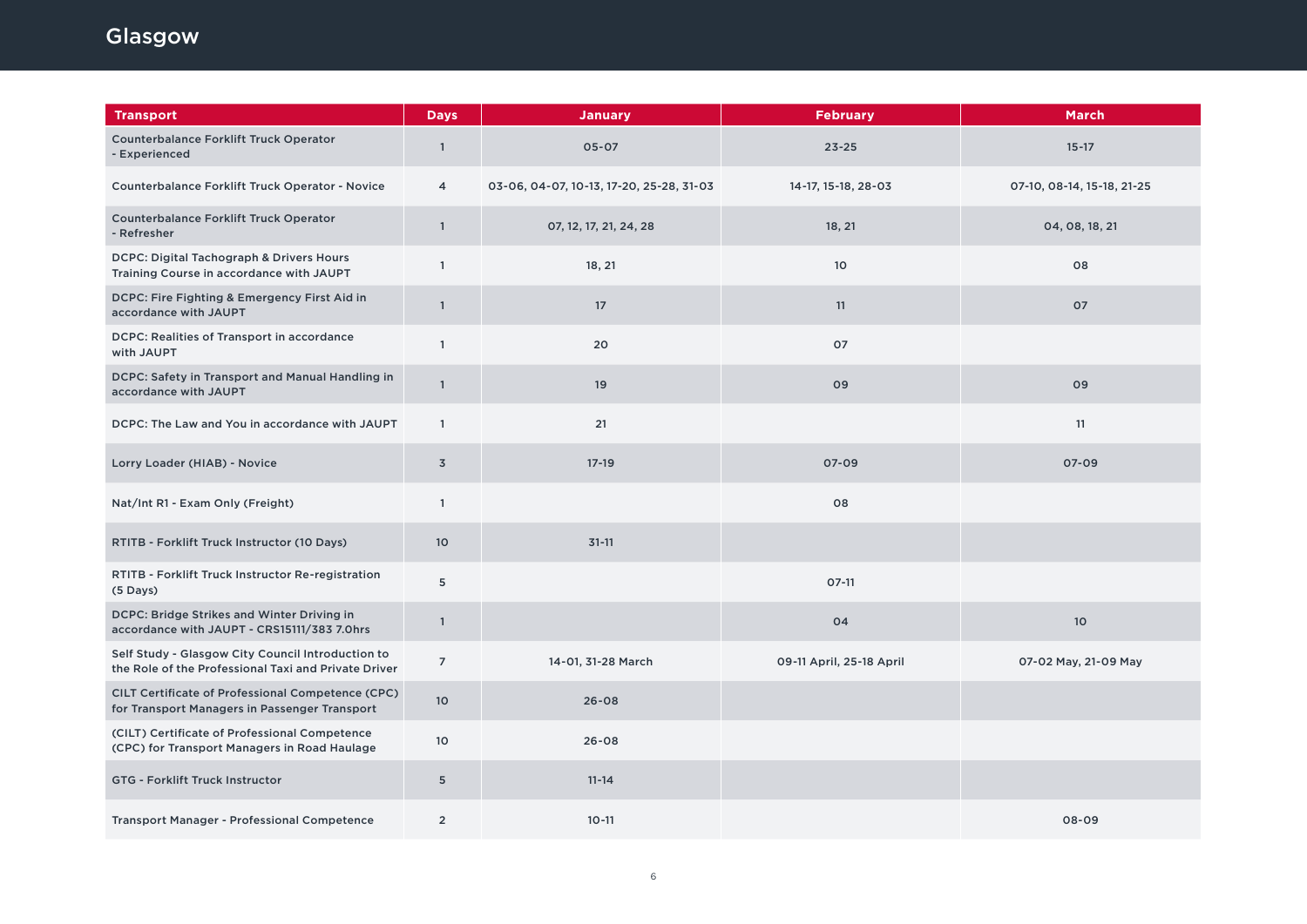# Glasgow

| <b>Transport</b>                                                          | <b>Days</b> | <b>January</b> | <b>February</b> | <b>March</b>       |
|---------------------------------------------------------------------------|-------------|----------------|-----------------|--------------------|
| ADR - Core                                                                | 5           | $17 - 21$      | $14 - 18$       | $14 - 18$          |
| <b>Abrasive Wheels Course</b>                                             |             | 20             | 03, 28-04       |                    |
| <b>PASMA Towers</b>                                                       |             |                |                 | 01, 02, 03, 07, 08 |
| Managing and Supervising Material Handling<br><b>Equipment Operations</b> |             |                | 14              |                    |
| Pedestrian Stacker Operator - Novice                                      | 3           |                | $21 - 23$       |                    |
| Reach Forklift Truck Operator - Novice                                    | 4           |                | $22 - 25$       | $01 - 04$          |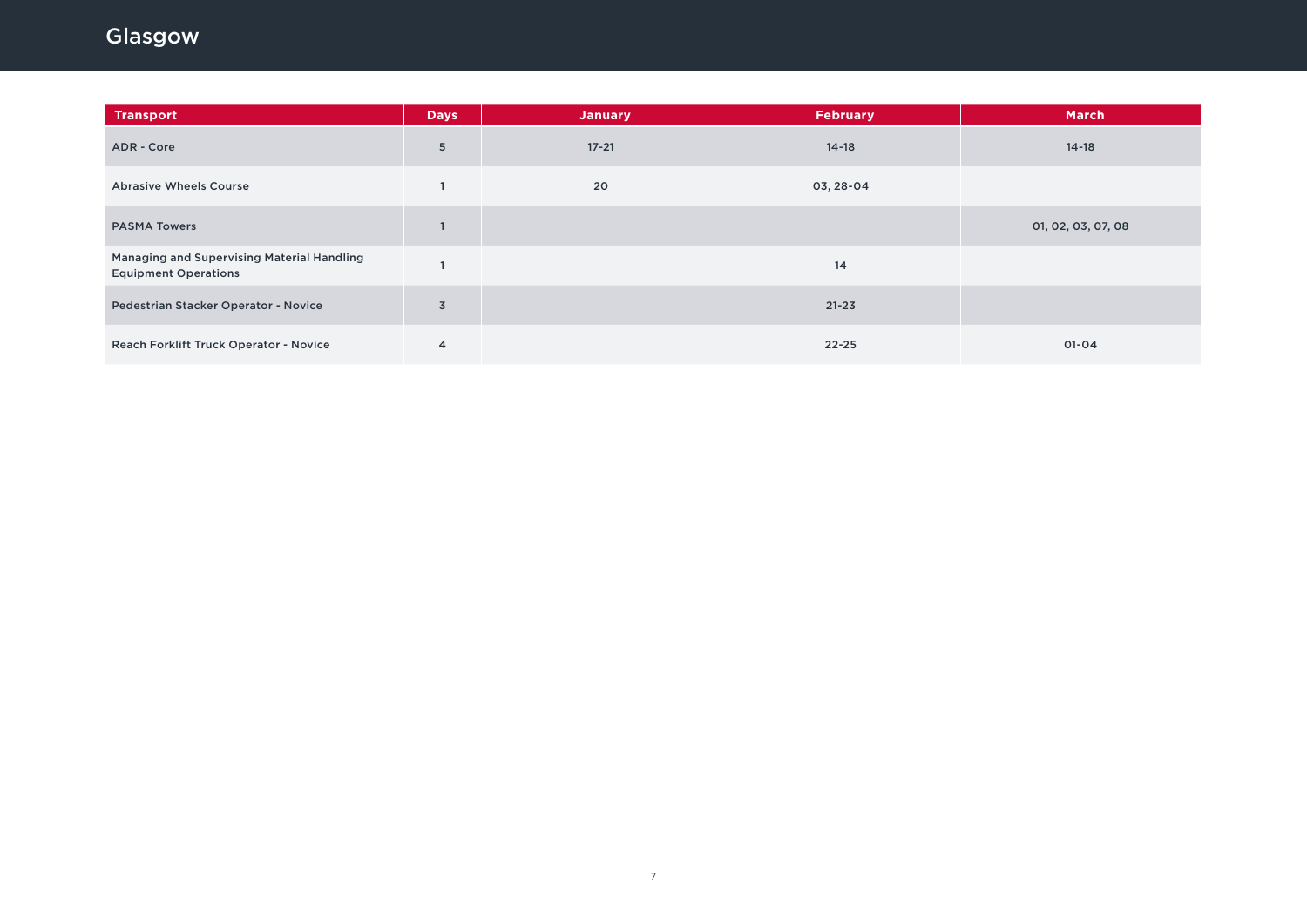# <span id="page-7-0"></span>Edinburgh

| <b>Automotive</b>                                                                    | <b>Days</b>    | <b>January</b> | <b>February</b>                | <b>March</b> |
|--------------------------------------------------------------------------------------|----------------|----------------|--------------------------------|--------------|
| IMI Accreditation Light Vehicle Inspection<br>Technician (ATA) Familiarisation       | $\mathbf{1}$   |                | $02 - 04$                      | $02 - 04$    |
| IMI Level 2 Award in MOT Testing (Class 4 and 7)                                     | 4              | 24-27, 24-28   | 21-24, 21-25                   |              |
| IMI Level 3 Award in MOT Test Centre Management                                      | $\overline{2}$ | $31 - 01$      | $28 - 01$                      | 21-24, 21-25 |
| Level 3 Award in Electric/Hybrid Vehicle System<br>Repair and Replacement (VRQ)      | $\overline{2}$ | $31 - 01$      | $03 - 04$                      | $03 - 04$    |
| IMI Level 2 Award in Electric/Hybrid Vehicle<br>Routine Maintenance Activities (VRQ) | $\overline{2}$ |                |                                | 03           |
| IMI Level 3 Award in Automotive Refrigerant<br>Handling                              | $\mathbf{1}$   |                | 09                             |              |
| <b>IMI Re-Accreditation Senior Panel Technician</b>                                  | $\mathbf{1}$   |                | 15                             | 29           |
| IMI Accreditation Autoglazing - Bodyshop<br>Technician (ATA) Full Route              | $\mathbf{1}$   |                | 14                             |              |
| MOT CPD                                                                              | $\mathbf{1}$   |                | 07, 08, 10, 16, 18, 23, 24, 25 | 02,03        |
| IMI Re-Accreditation Senior MET Technician (ATA)                                     | $\overline{1}$ |                | 02, 16-18                      | 04           |
| Advanced Drive Assistance Systems (ADAS)                                             | $\overline{2}$ |                | 09-10                          |              |
| <b>IMI Accreditation Resistance Spot Welding</b>                                     | $\mathbf{1}$   |                |                                | 30           |
| Large Commercial Vehicle Inspection Technician<br>(Full Course)                      | 3              |                | $28 - 02$                      |              |
| IMI Level 1 Award in Electric/Hybrid Vehicle<br>Awareness (VRQ)                      | $\mathbf{1}$   |                | 03                             | 03           |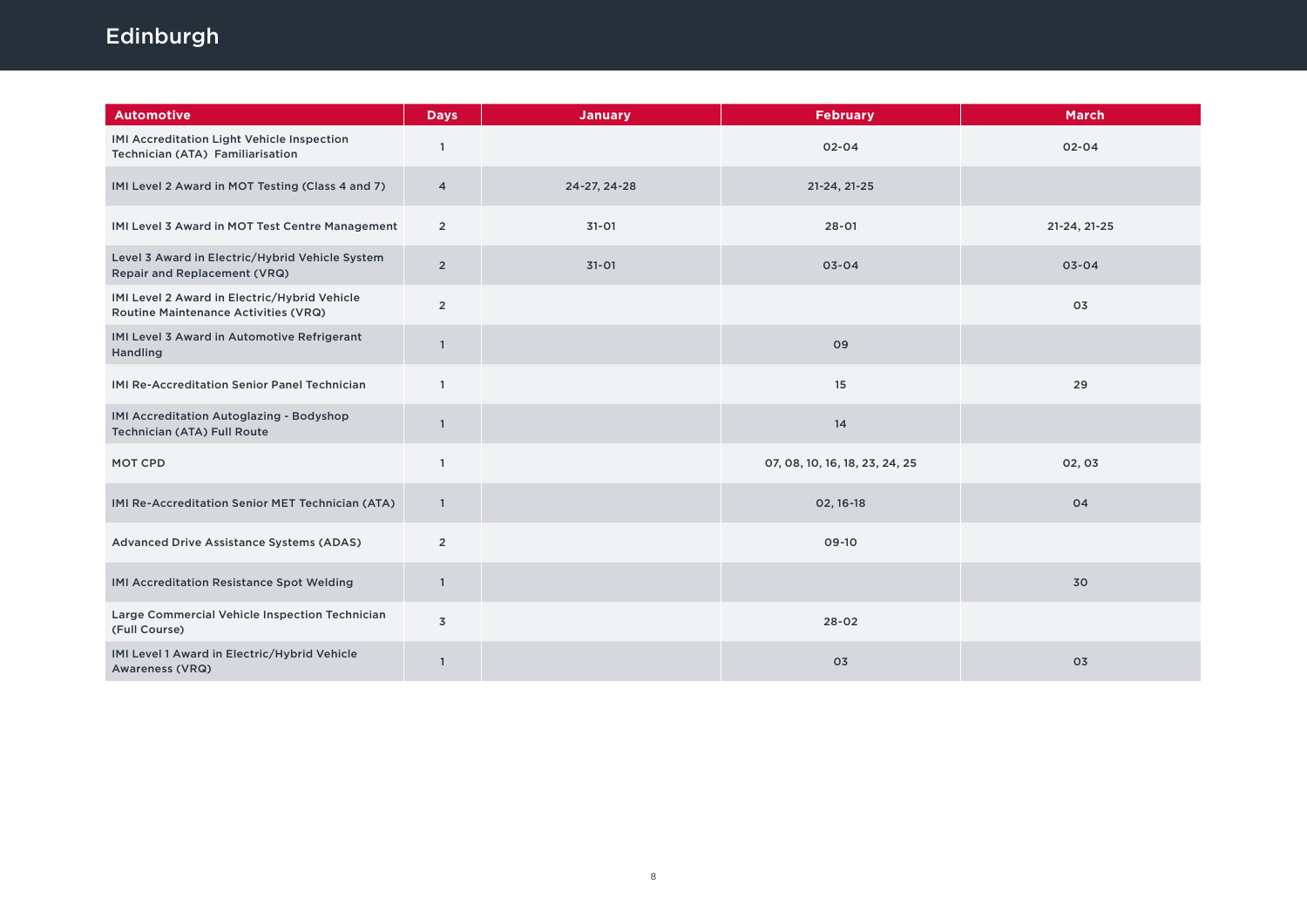# Edinburgh

| <b>Health and Safety</b>                     | <b>Days</b>    | <b>January</b> | <b>February</b> | <b>March</b> |
|----------------------------------------------|----------------|----------------|-----------------|--------------|
| <b>Emergency First Aid</b>                   | $\mathbf{1}$   | 13, 28         | 15              | $25\,$       |
| Fire Warden - AM                             | $\mathbf{1}$   |                | 24              |              |
| Fire Warden - PM                             | $\mathbf{1}$   |                | 04, 24          |              |
| First Aid at Work                            | $\mathbf 3$    | $10 - 12$      | $01 - 03$       | $04-18$      |
| First Aid at Work Refresher                  | $\overline{2}$ | $20 - 21$      |                 | 03-04        |
| <b>IOSH Managing Safely</b>                  | $\overline{3}$ |                | 07-09, 15-17    |              |
| Mental Health Awareness First Aid            | $\overline{2}$ |                |                 | 09-10        |
| <b>IOSH Working Safely</b>                   | $\mathbf{1}$   |                | 11              |              |
| IOSH Managing Safely-Refresher               | $\mathbf{1}$   | 25             |                 |              |
| Manual Handling - AM                         | $\mathbf{1}$   |                | 04              |              |
| SMSTS - Site Managers Safety Training Scheme | 5              |                | $21 - 25$       |              |
| <b>GTG Risk Assessment</b>                   | $\mathbf{1}$   |                |                 | 23           |
| <b>GTG - Manual Handling Instructors</b>     | $\overline{2}$ |                |                 | $23 - 24$    |

| <b>IT Skills</b>                                           | <b>Days</b> | <b>January</b> | February | <b>March</b> |
|------------------------------------------------------------|-------------|----------------|----------|--------------|
| <b>Conflict Resolution - Dealing with Difficult People</b> |             |                |          | 21           |
| <b>Train the Trainer</b>                                   | 3           |                | 07-09    |              |
| Time Management - Get Organised                            |             |                |          | 01           |
| <b>Communication Skills</b>                                | $\sim$      |                |          | $24 - 25$    |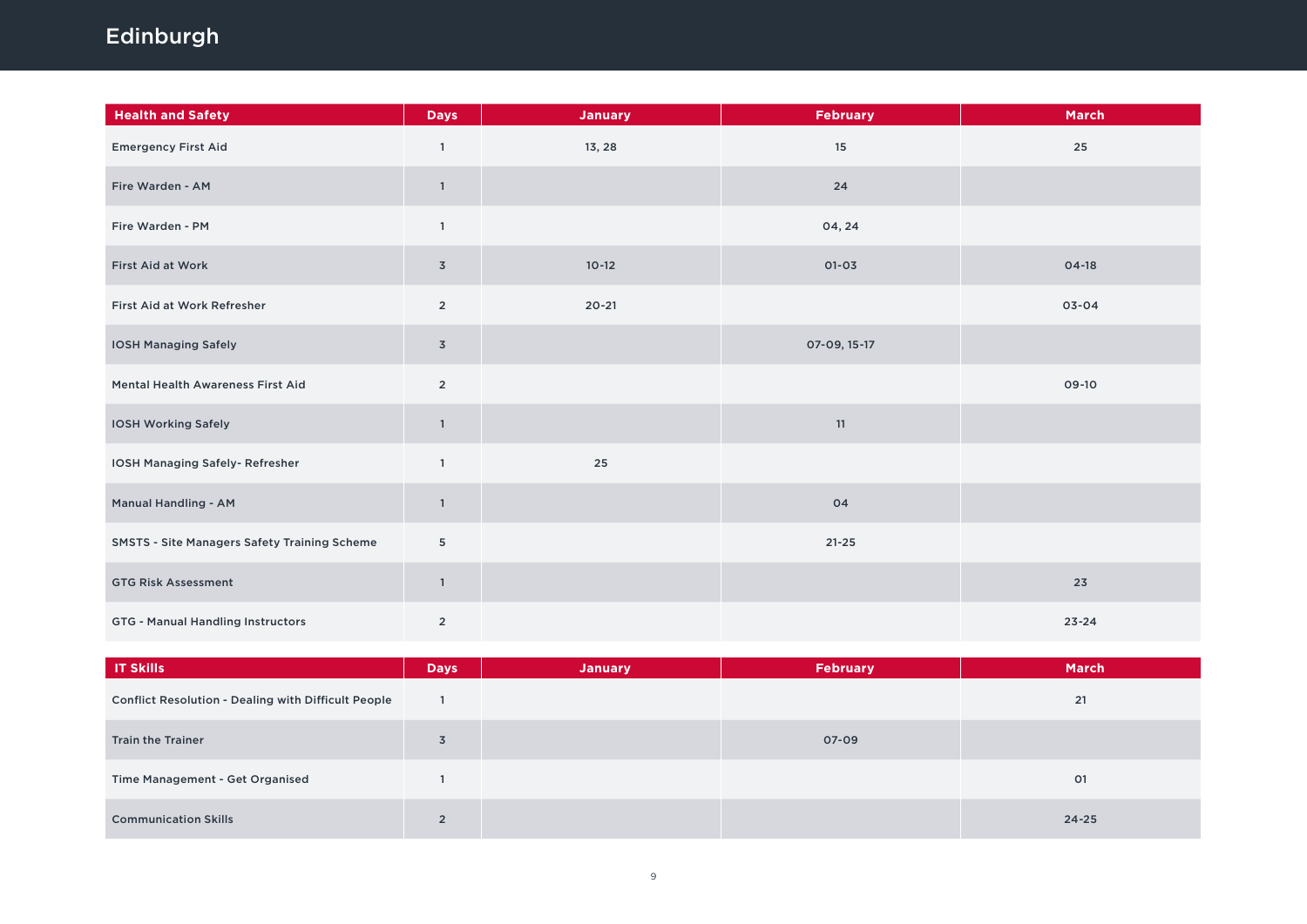# Edinburgh

| <b>Transport</b>                                                                              | <b>Days</b>     | <b>January</b> | <b>February</b> | <b>March</b>        |
|-----------------------------------------------------------------------------------------------|-----------------|----------------|-----------------|---------------------|
| Counterbalance Forklift Truck Operator<br>- Experienced                                       | 3               | $26 - 28$      | $28 - 02$       |                     |
| Counterbalance Forklift Truck Operator - Novice                                               | $\overline{4}$  | $31 - 03$      | 07-10           | 07-11, 15-18, 28-31 |
| Counterbalance Forklift Truck Operator<br>- Refresher                                         | $\mathbf{1}$    |                | 04              | 03, 14              |
| DCPC: Digital Tachograph & Drivers Hours<br>Training Course in accordance with JAUPT          | $\mathbf{1}$    |                | 17              | 23                  |
| DCPC: Fire Fighting & Emergency First Aid in<br>accordance with JAUPT                         | $\mathbf{1}$    |                | 18              | 21                  |
| DCPC: Realities of Transport in accordance<br>with JAUPT                                      | $\mathbf{1}$    |                | 15              | 24                  |
| DCPC: Safety in Transport and Manual Handling in<br>accordance with JAUPT                     | $\mathbf{1}$    |                | 14              | 25                  |
| DCPC: The Law and You in accordance with JAUPT                                                | $\mathbf{1}$    |                | 16              | 22                  |
| RTITB - Forklift Truck Instructor (10 Days)                                                   | 10              |                | $14 - 25$       |                     |
| RTITB - Forklift Truck Instructor Re-registration<br>$(3$ Days)                               | $\overline{3}$  |                | $23 - 25$       |                     |
| RTITB - Forklift Truck Instructor Re-registration<br>$(5 \text{ Days})$                       | 5               |                | $21 - 25$       |                     |
| (CILT) Certificate of Professional Competence<br>(CPC) for Transport Managers in Road Haulage | 10 <sup>°</sup> |                |                 | $23 - 05$           |
| <b>GTG - Forklift Truck Instructor</b>                                                        | 5               | $31 - 05$      |                 |                     |
| ADR - Core                                                                                    | 5               | $10 - 14$      | $28 - 04$       |                     |
| <b>LGV Assessors Course</b>                                                                   | 3               | 05-07, 12-14   |                 |                     |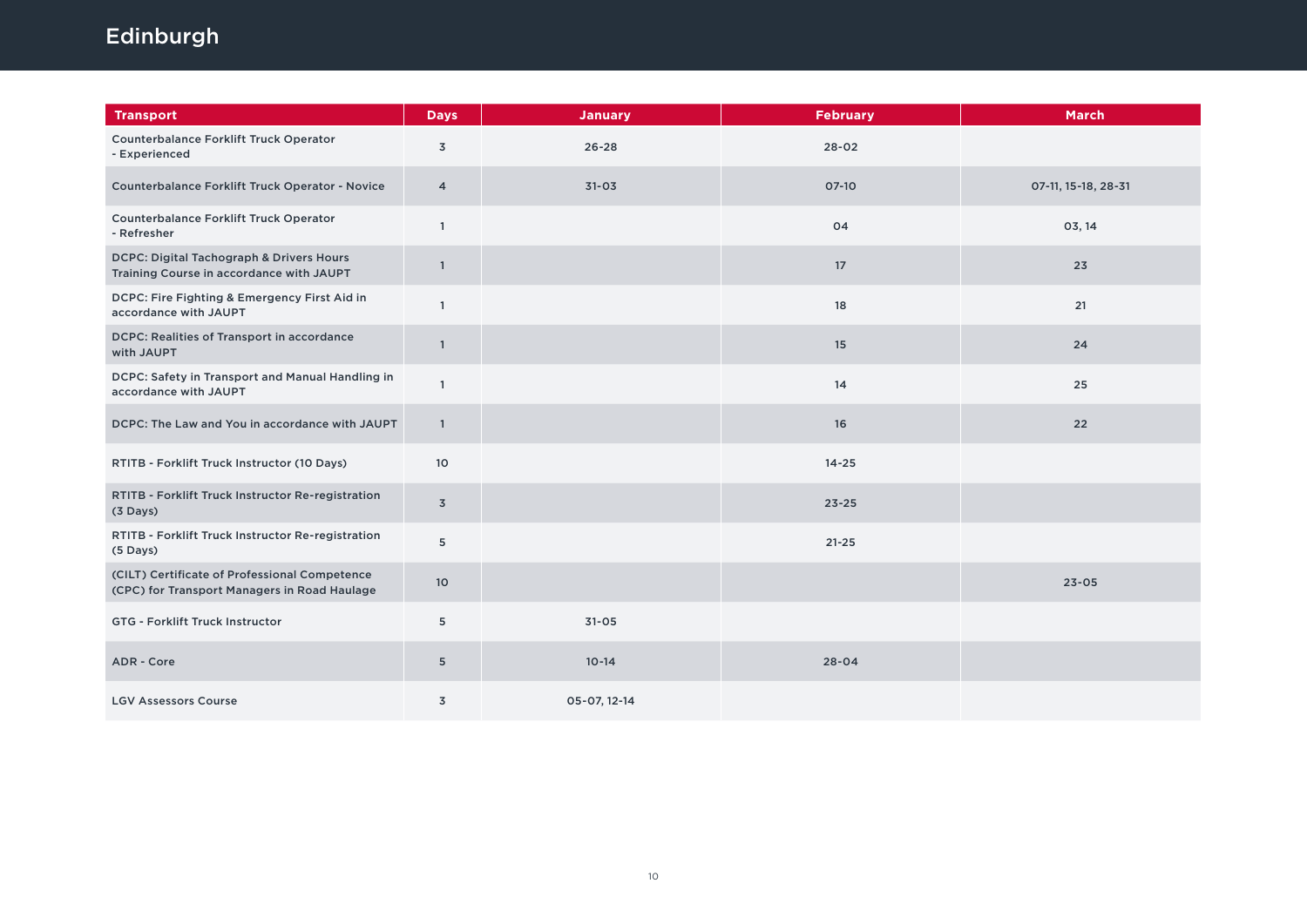### <span id="page-10-0"></span>West Midlands

| <b>Automotive</b>                                                                              | <b>Days</b>    | <b>January</b> | <b>February</b> | <b>March</b> |
|------------------------------------------------------------------------------------------------|----------------|----------------|-----------------|--------------|
| IMI Level 2 Award in MOT Testing (Class 4 and 7)                                               | 4              | 31-03, 31-04   | 28-03, 28-04    | 28-21, 28-01 |
| Level 3 Award in Electric/Hybrid Vehicle Routine<br><b>Maintenance &amp; Repair Activities</b> |                | 06-07, 25-26   | 14-15, 17-18    | 09-10        |
| IMI Accreditation Light Vehicle Inspection<br>(ATA) Familiarisation                            | 3              | 03-05          |                 | $15 - 17$    |
| IMI Level 2 Award in Electric/Hybrid Vehicle<br><b>Routine Maintenance Activities</b>          |                |                |                 | 18           |
| MOT CPD                                                                                        |                | 14             |                 |              |
| IMI Level 3 Award in Automotive Refrigerant<br>Handling                                        |                | 21             | 16              | 11           |
| IMI Level 3 Award in MOT Test Centre Management                                                | $\overline{2}$ | $10 - 11$      |                 | 07-08        |
| IMI Level 1 Award in Electric/Hybrid<br><b>Vehicle Awareness</b>                               |                | 19             |                 |              |
| Large Commercial Vehicle Inspection Technician<br>(Full Course)                                | 3              |                |                 | $29 - 31$    |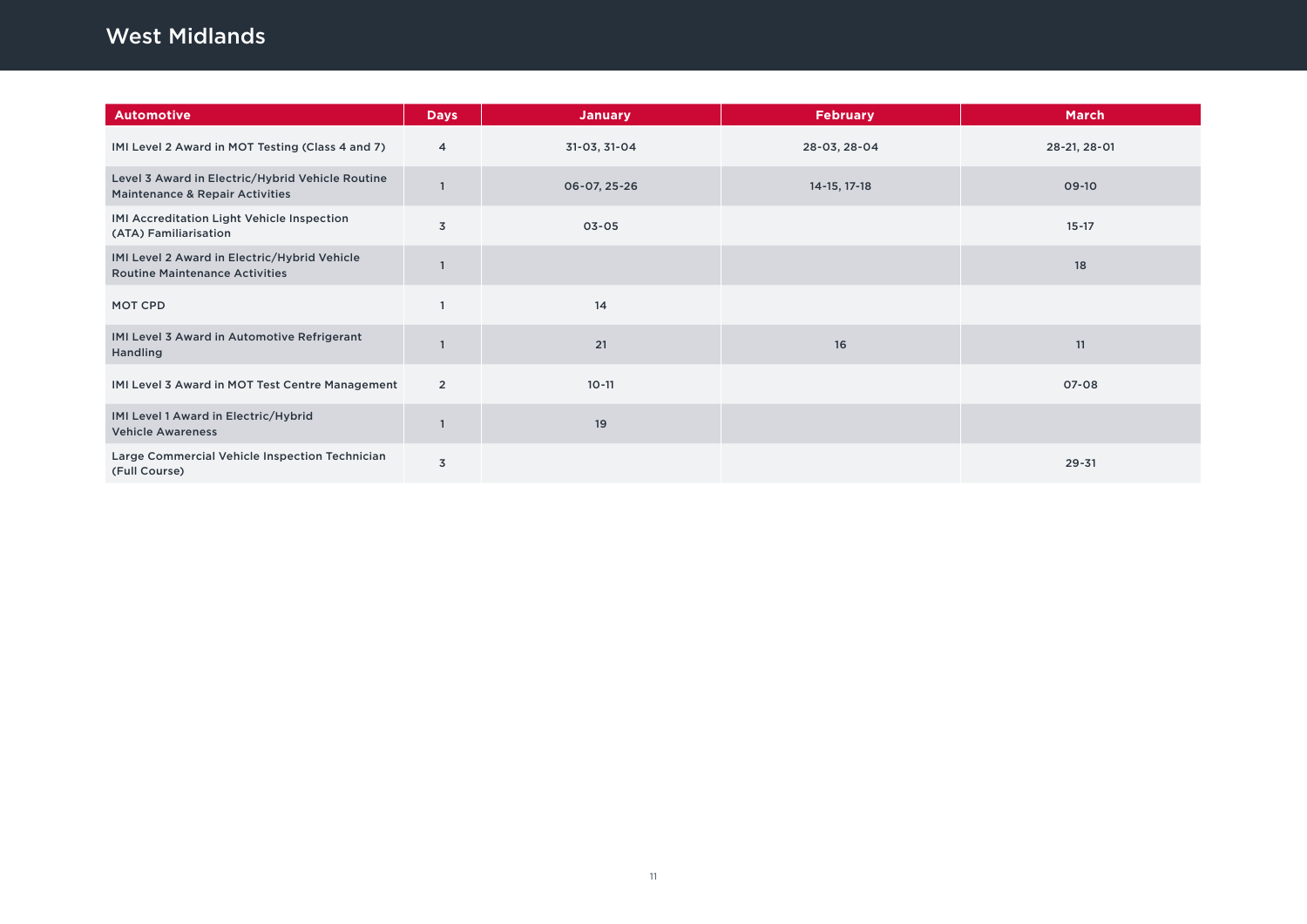### West Midlands

| <b>Health and Safety</b>          | <b>Days</b>    | <b>January</b> | <b>February</b> | <b>March</b> |
|-----------------------------------|----------------|----------------|-----------------|--------------|
| <b>Emergency First Aid</b>        |                |                | 01              |              |
| Fire Warden - AM                  |                |                |                 | 03, 18       |
| Fire Warden - PM                  |                |                |                 | 01           |
| First Aid at Work                 | $\overline{3}$ | $24 - 26$      |                 |              |
| First Aid at Work Refresher       | $\overline{2}$ |                | $16 - 17$       |              |
| <b>IOSH Working Safely</b>        |                |                | 15              | 14           |
| <b>IOSH Managing Safely</b>       | 3              |                | $16 - 18$       |              |
| Mental Health Awareness First Aid | $\overline{2}$ |                |                 | $22 - 23$    |

| <b>Transport</b>                                                                              | <b>Days</b> | <b>January</b>  | <b>February</b> | <b>March</b> |
|-----------------------------------------------------------------------------------------------|-------------|-----------------|-----------------|--------------|
| Counterbalance Forklift Truck Operator - Novice                                               | 4           | $24 - 27$       | 07-10, 21-24    |              |
| Counterbalance Forklift Truck Operator -<br>Refresher                                         |             |                 | 11, 25          |              |
| Nat/Int R1 - Exam Only (Freight)                                                              |             |                 | 08              |              |
| Nat/Int R2 - Exam Only (Freight)                                                              |             |                 | 08              |              |
| (CILT) Certificate of Professional Competence<br>(CPC) for Transport Managers in Road Haulage | 10          |                 |                 | $23 - 05$    |
| DCPC: Bridge Strikes and Winter Driving in<br>accordance with JAUPT - CRS15111/383 7.0hrs     |             | 10 <sup>°</sup> |                 |              |
| DCPC: The Law and You in accordance with JAUPT<br>- CRS5850/383 7.0hrs                        |             | 11              |                 |              |
| DCPC: Realities of Transport in accordance with<br>JAUPT - CRS10019/383 7.0hrs                |             | 13              |                 |              |
| DCPC: Fire Fighting & Emergency First Aid in<br>accordance with JAUPT - CRS1909/383 7.0hrs    |             | 14              |                 |              |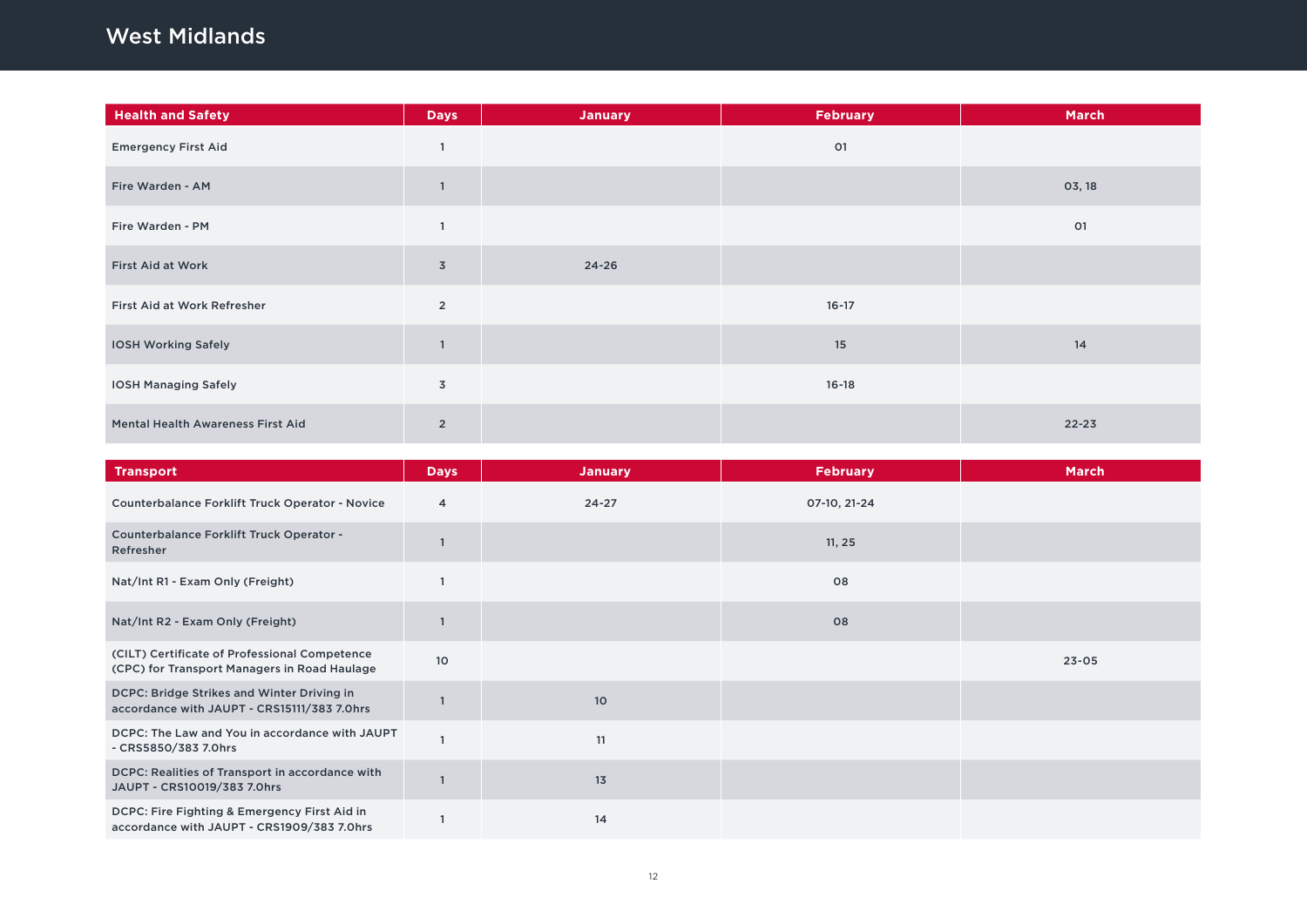# <span id="page-12-0"></span>Kilbirnie Street

| <b>Automotive</b>                                                                | Days           | <b>January</b>      | <b>February</b>     | <b>March</b>               |
|----------------------------------------------------------------------------------|----------------|---------------------|---------------------|----------------------------|
| IRTEC Inspection Technician (Assesment only)                                     |                |                     | 09                  | 16, 17, 30, 31             |
| Level 3 Award in Electric/Hybrid Vehicle System<br><b>Repair and Replacement</b> | $\overline{2}$ | 06-07, 24-25, 31-01 | 02-03, 14-15, 16-17 | 21-22, 22-23, 23-24, 24-25 |
| <b>LGV DVSA Inspections</b>                                                      | ຳ              |                     | 10-11, 14-15        | 28-29                      |
| <b>PCV DVSA Inspections</b>                                                      | $\Omega$       |                     | 07-08               |                            |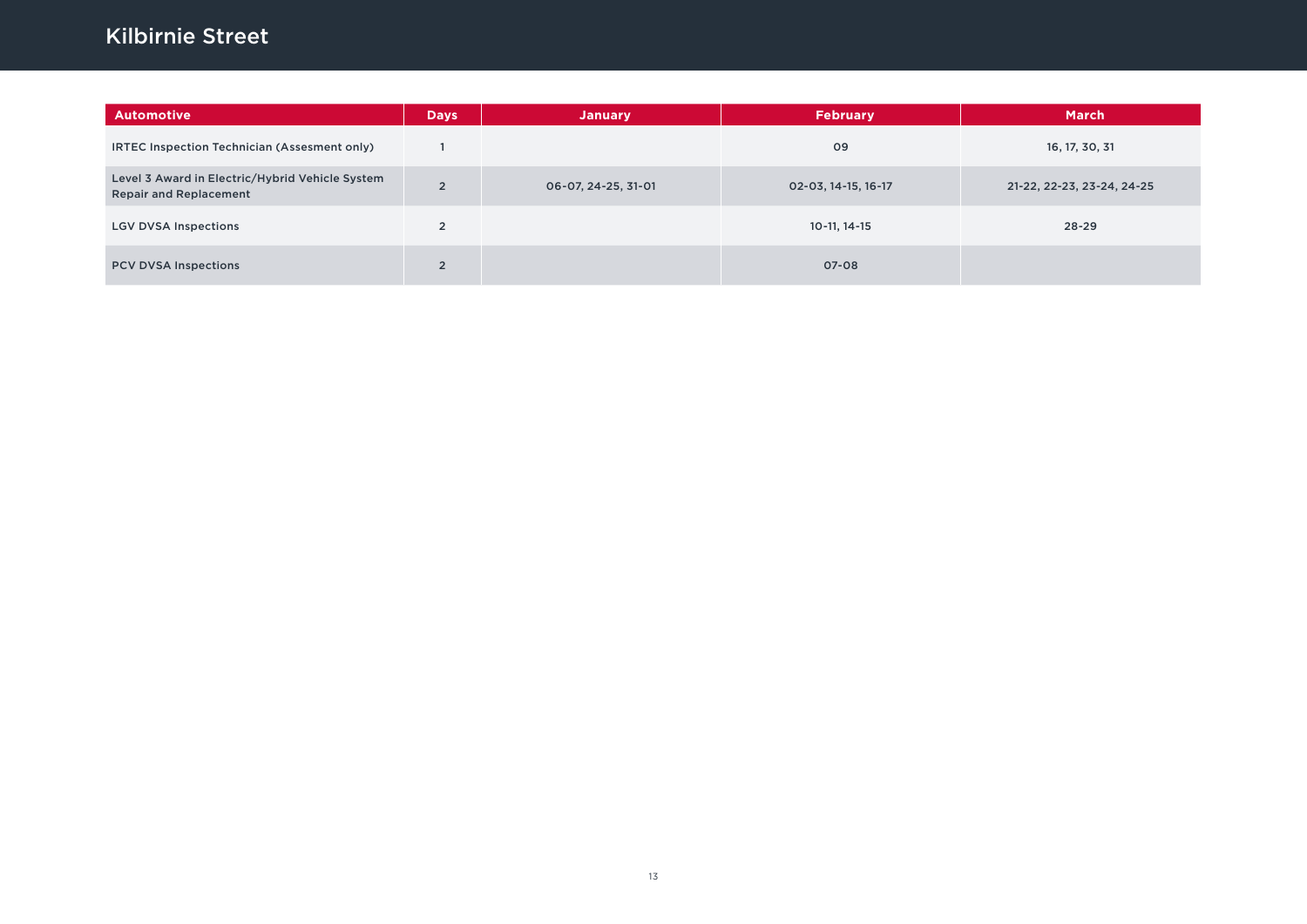# <span id="page-13-0"></span>Online

| <b>IT Skills</b>                               | <b>Days</b> | <b>January</b>  | <b>February</b> | <b>March</b>    |
|------------------------------------------------|-------------|-----------------|-----------------|-----------------|
| Microsoft Excel 2016 - Presenting Information  |             | 14              | 09              | 10 <sup>°</sup> |
| Microsoft Excel 2016 - Developing Spreadsheets |             | 27              | 24              | 29              |
| Microsoft Excel 2016 - Introduction            |             | 10 <sup>°</sup> | 02              | 02              |
| Microsoft Excel 2016 - Managing Data           |             | 19              | 17              | 17 <sup>5</sup> |

| <b>Transport</b>                                                                     | <b>Days</b>    | <b>January</b> | <b>February</b> | <b>March</b> |
|--------------------------------------------------------------------------------------|----------------|----------------|-----------------|--------------|
| DCPC: Digital Tachograph & Drivers Hours<br>Training Course in accordance with JAUPT |                | 04             | 22              | 07, 24       |
| DCPC: Fire Fighting & Emergency First Aid in<br>accordance with JAUPT                |                | 03             | 21              | 08, 25       |
| DCPC: Realities of Transport in accordance<br>with JAUPT                             |                | 06             | 23              | 10, 22       |
| DCPC: Safety in Transport and Manual Handling in<br>accordance with JAUPT            |                | 05             | 25              | 11, 23       |
| DCPC: The Law and You in accordance with JAUPT                                       |                |                | 24              | 09, 21       |
| DCPC: Bridge Strikes and Winter Driving in<br>accordance with JAUPT                  |                | 07             |                 |              |
| <b>Transport Manager - Professional Competence</b><br><b>Refresher Course</b>        | $\overline{2}$ |                | $10 - 11$       |              |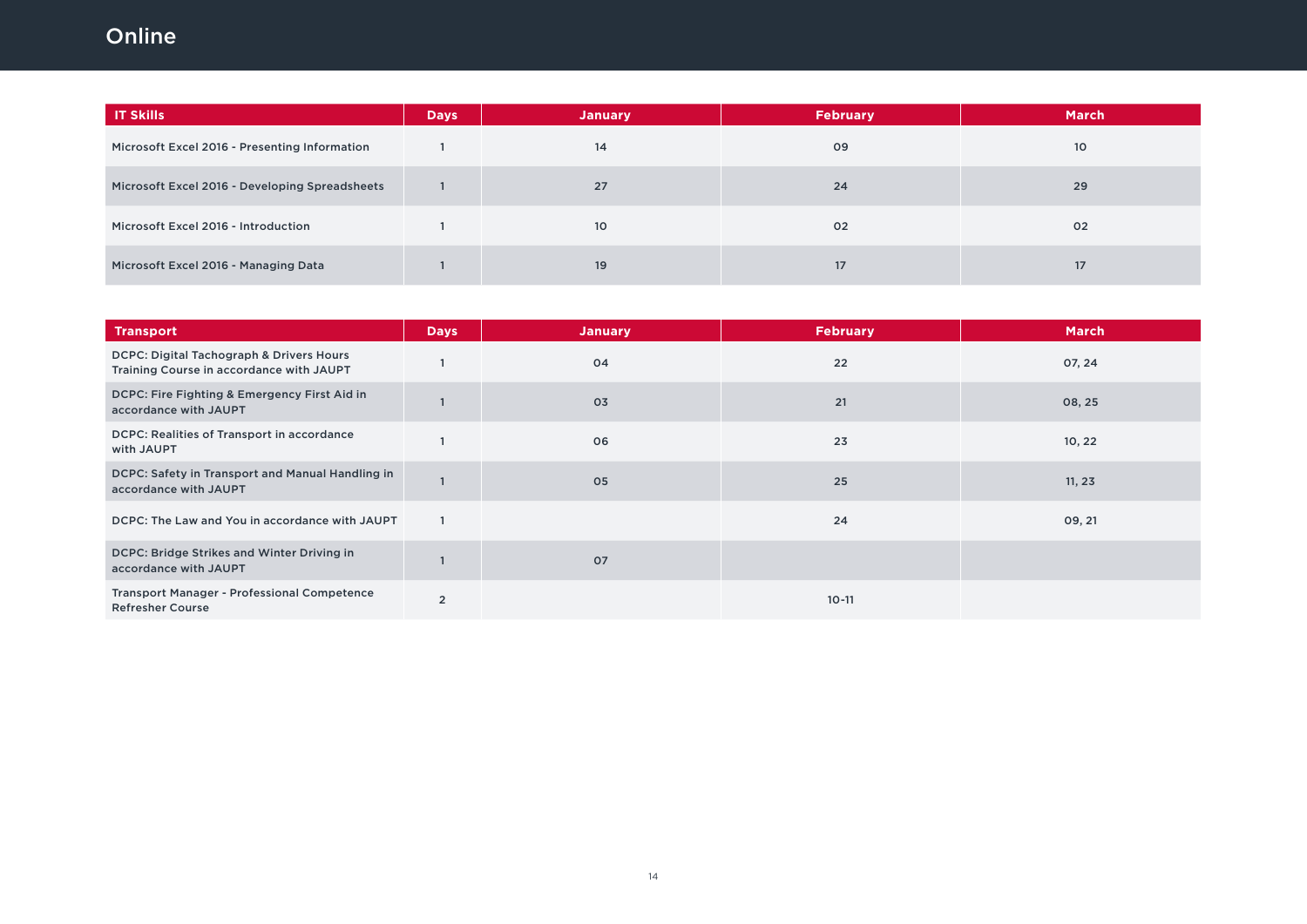





GTG Glasgow GTG Edinburgh GTG Edinburgh GTG Mest Midlands